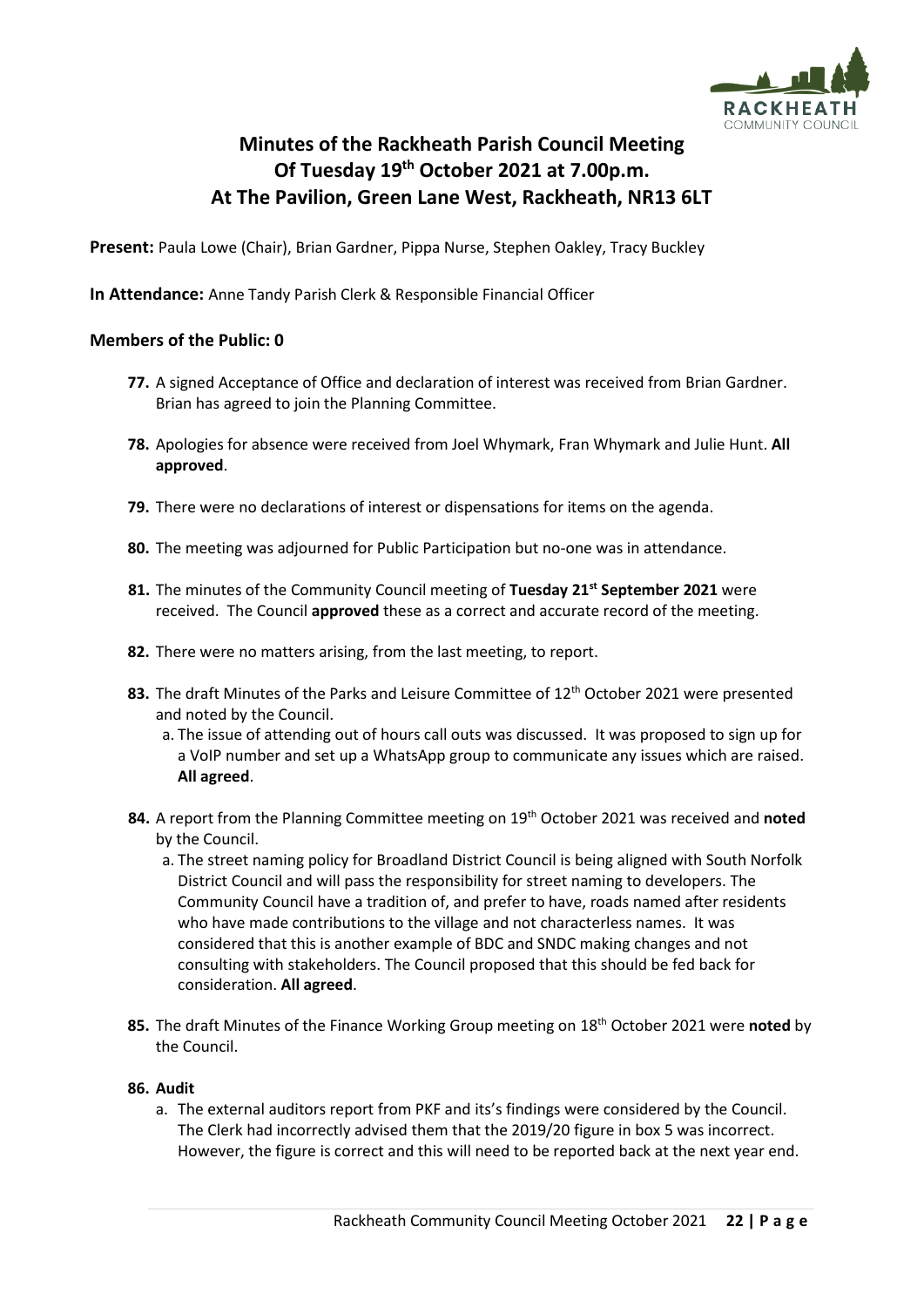- b. A response to the internal audit report findings 2020/21 was **agreed** and all the actions have been considered and acted upon.
- c. The appointment of Tina Page as internal auditor for 2021/22 **was agreed**.

#### **87. Accounts**

- a. Payments for October 2021 were approved (appendix A). **All approved**.
- b. The monthly bank reconciliation to 30<sup>th</sup> September 2021 was noted.
- c. The half year budget position to 30th September 2021 was **noted.**
- d. It was **agreed** to purchase of a sandwich board and markers costing £34.91 as recommended by P&L Committee.
- e. It was **agreed** to appointment APC Pest Control Limited for 2021/22 at a cost of £480.00 +VAT as recommended by P&L Committee.
- f. The invoice from Flameskill Ltd for £113.00 +VAT to inspect and test the Pavilion fire alarms and emergency lighting was **noted**.
- g. The invoice from Anglia Air Conditioning Limited for £95.00 +VAT for the service of the Pavilion air conditioning system was **noted**.
- h. The invoice from Anglian Internet for £112.50 +VAT to repair and upgrade the Booking Assistant's laptop was **noted**.
- i. The annual subscription from Scribe for 2021/22 for £580.00 + VAT was **approved**.
- j. The invoice from PKF external auditors for £400.00 +VAT was **approved**.
- **88.** Meeting with Jerome Mayhew MP

It was proposed that Facebook is used to ask residents to submit questions which can be put to Jerome Mayhew MP. This will ensure that the focus is on the issues which are most relevant and important to the residents of Rackheath. The meeting will not be minuted so residents need to attend to hear the discussions. The public will be invited to attend the Pavilion at 7.45pm on Friday 12 November 2021. **All agreed**.

- **89.** It was proposed that Council Meeting Dates in December 2021 be condensed into one meeting on 14th December 2021. **All agreed**.
- **90.** Policy Review
	- a. The Pavilion Snow and Ice policy was reviewed and **approved**. It was proposed to add a condition to the hire agreement that hirers need to take personal responsibility when accessing the premises in icy weather in the event that the paths have not been gritted.
	- b. The Data Protection Policy was reviewed in conjunction with the Information Audit and **approved**.

#### **91. To receive correspondence and agree response (if any)**

- ➢ Email from NCC Highways, notifying that the landowners of Beeston Estate have made a deposit under s.31(6) of the Highways Act 1980 that they do not intend to dedicate any additional rights of way over their land including that which is within the Parish of Rackheath. All existing rights of way remain unchanged.
- ➢ Norfolk ALC Wellbeing:
	- **Briefing: 23<sup>rd</sup> September 2021**
	- Points of Light
	- Briefing 10<sup>th</sup> October 2021
	- Four Autumn Webinars
- $\triangleright$  Email from the Tree Council
	- Broadsheet issue 205
	- Invitation to the AGM on 10 November 2021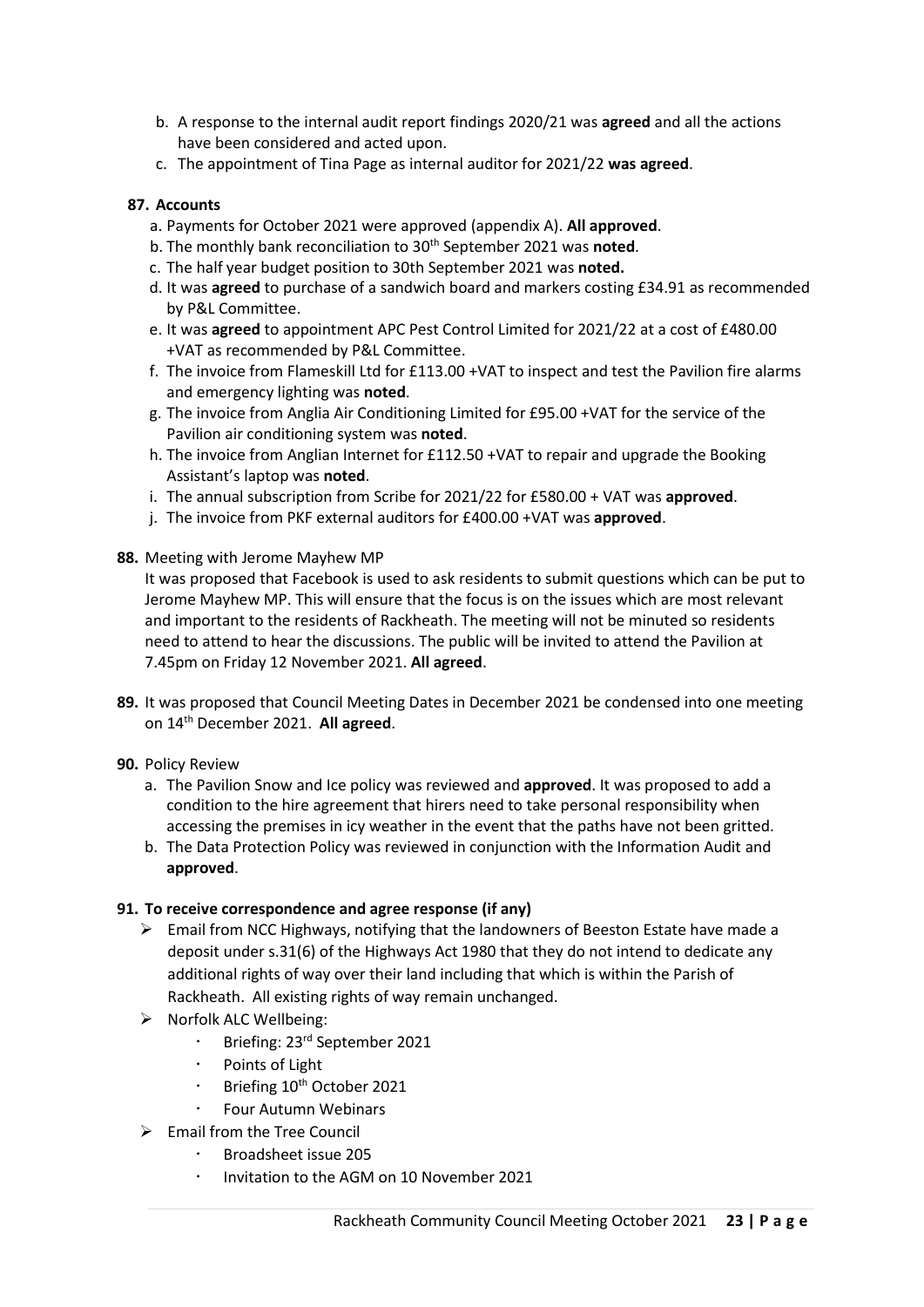- **92.** Items for publication/media and items for the next Community Council meeting on Tuesday 16<sup>th</sup> November 2021.
	- Review plans for the meeting with Jerome Mayhew MP

The Meeting concluded at 19:56